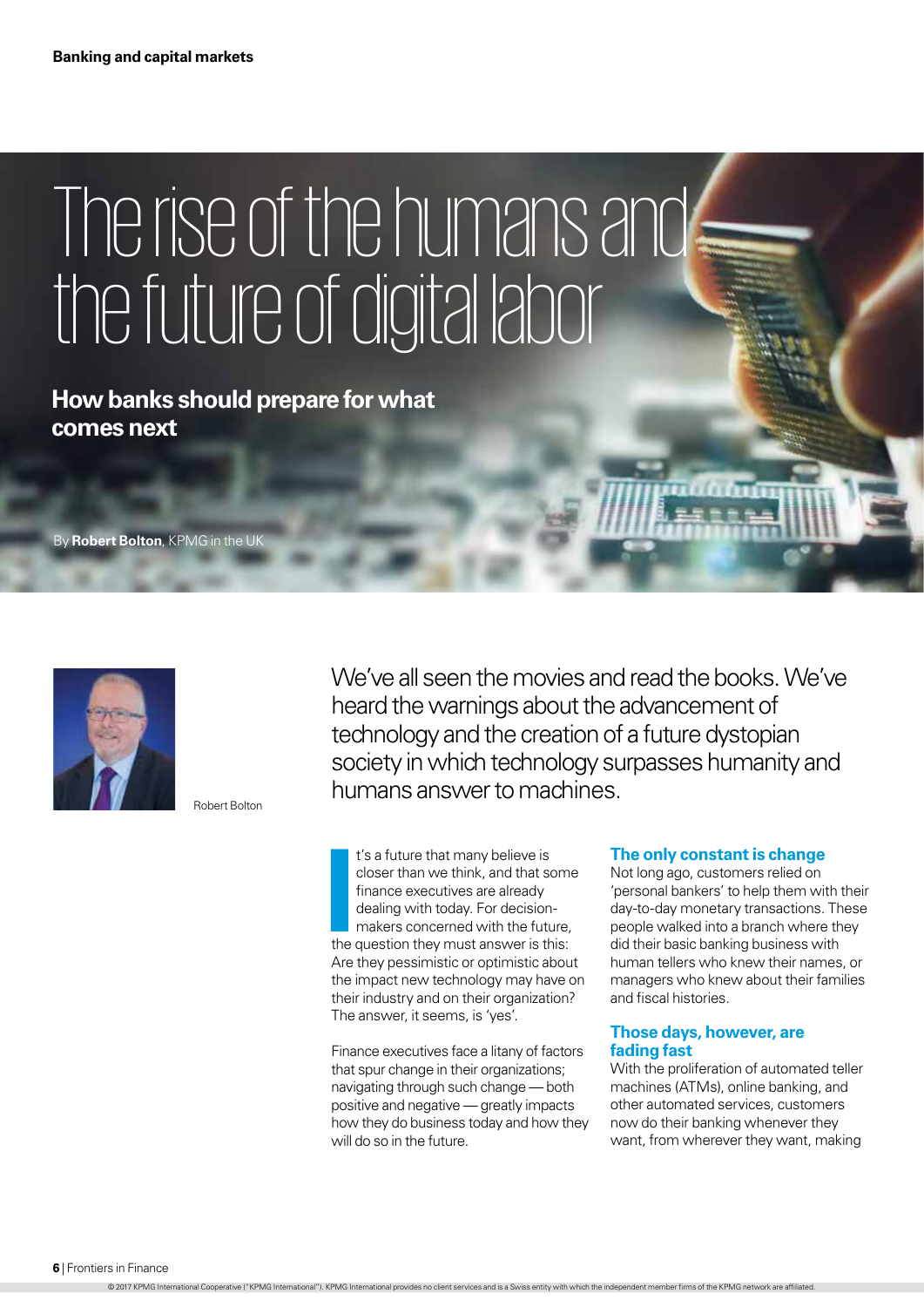# **Digital labor's impact on the financial services workforce**

| 5 Cs                | <b>Currently</b>                                                                                           |
|---------------------|------------------------------------------------------------------------------------------------------------|
| <b>Compliance</b>   | Human review and monitoring<br>supported by analytics                                                      |
| <b>Connectivity</b> | Personal bankers and tellers                                                                               |
| <b>Capability</b>   | End-to-end operating model/value<br>chain built from functions<br>outwards to the customer                 |
| Cost                | Employees involved in<br>procedural roles                                                                  |
| <b>Capacity</b>     | Siloed based on the value chain<br>of sales, distribution, underwriting,<br>operations, claims and support |

it unnecessary for anyone to set foot in a brick-and-mortar branch for anything but the most complicated of transactions. It's the price of progress and part of a growing dilemma facing the financial industry: convenience costs jobs.

As technology improves and machines become smarter, faster and cheaper, it's possible to imagine a future in which other easily automatable parts of the organization follow a similar path, with current human employees training their robotic replacements to take their jobs.

As dire as this sounds, however, the adoption of new technology in the workplace can, according to some experts, actually be beneficial to overall job growth and productivity. According to Klaus Schwab, founder of the World Economic Forum, our society is already well into the start of the Fourth Industrial Revolution, which is transforming the way in which humans and machines relate to one another.

In this new era, Schwab says, it is only a matter of time before computers and robotics become capable enough to replace humans in jobs that are susceptible to automation, such as bank tellers, manufacturing, and as customer service representatives in call centers. Financial institutions are now developing chatbots and other smart assets that gather client, economic, social and other internal data to formulate customized marketing and service recommendations. Banks are even exploring opportunities to leverage artificial intelligence assets enabled with natural language processing to provide banking services.

The realities of what this convergence could mean become clear with:

- the Bank of England estimating 15 million jobs lost from the UK economy in the next 20 years due to robotic automation<sup>1</sup>
- 130 million knowledge workers (approximately 47 percent of

## **Future perspective**

Artificial intelligence analyzes global trading, accounting, controls and risk management in real time

Culture of agility and innovation required as new entrants offer banks immediate agility and speed to market while fostering personalized relationships

Significant demand on human resources to retrain the workforce; new opportunities to become innovators of new products and services

Retraining human roles, developing/selling new capabilities for investment services

Achieving agility, striving to meet customer expectations across every channel

> total US employment) facing job replacement by digital technologies by 2025.2

Offsetting these changes, however, experts see a series of potentially positive outcomes, as financial institutions and employees work to reconfigure and redesign their workforces. These changes, it is predicted, will lead to employees learning new skills, and the creation of more expansive and, potentially, more lucrative positions within the organization. While specific titles and assignments will change from organization to organization, we see two key drivers that will manifest change:

# — **Cognitive automation drivers**

— Leveraged professionals lower-qualified professionals who, through technology, can provide the same output as a fully qualified professional in the same field.

<sup>1</sup> Source: http://www.independent.co.uk/news/business/news/15-million-uk-jobs-at-risk-from-robots-warns-bank-of-

england-a6732381.html <sup>2</sup> Source: [http://www.oxfordmartin.ox.ac.uk/downloads/academic/The\\_Future\\_of\\_Employment.pdf](http://www.oxfordmartin.ox.ac.uk/downloads/academic/The_Future_of_Employment.pdf)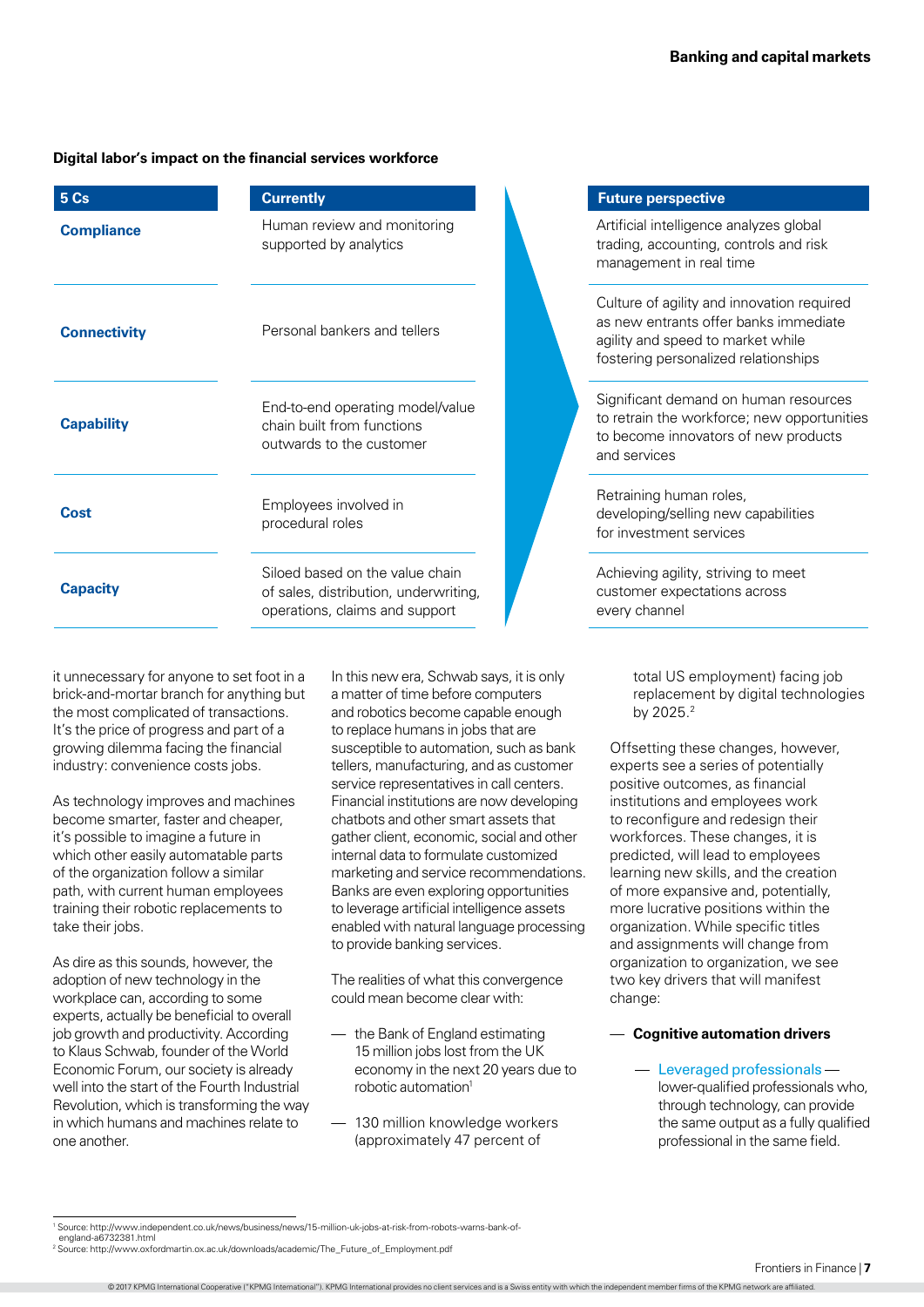44 Companies that answer these questions successfully should be able to steer their organizations toward a 'preferable future state' in which they can proactively determine how existing human resources will be retrained and repurposed to manage and oversee the machines that will now be doing their previous jobs.

- Connected workers providing all workers in a specific group or business function with access to all of the same materials so that everyone has access to the best information available.
- **Cognitive processing and robotic automation drivers**
	- Working at the speed of thought— augmented professionals working faster and with much greater productivity.
	- Digital workers complete replacement of human workers with robotics and other technologies that can perform tasks more efficiently.

### **Preparing for the future**

There's no denying that technology will change how businesses — both inside and outside of the finance sector — will operate in the future. The questions that remain to be answered, however, are how will those changes manifest themselves. and what impact will they have on the economic opportunities for future generations.

While the influx of new, automated technology will most likely displace workers in the lower and middle tiers of the organization, the responsibility for implementing these changes should fall to change leaders and decision-makers at a financial institution's highest level. This is especially important now, at the beginning of this transition, where organizations are experimenting with the introduction of advanced technology across all facets of a company.

While the role does not yet exist, we would not be surprised to see banks create a new c-suite position for someone like a chief automation executive who would be tasked with sourcing the technology to modernize the organization, and to own the change process by facilitating higher-purpose conversations designed to work out organizational dilemmas created by the implementation.

To that end, there are several key questions that companies will need to answer before moving forward with this process, such as:

- What will our future workforce look like?
- How can we successfully integrate digital and human labor?
- How does this change redefine what 'career' means within our organization?
- How will we have to change our operating model to remain relevant and competitive?
- How do we grow and retain employees in an environment where job security is increasingly threatened?

Companies that answer these questions successfully should be able to steer their organizations toward a 'preferable future state' in which they can proactively determine how existing human resources will be retrained and repurposed to manage and oversee the machines that will now be doing their previous jobs. What's more, and perhaps even more importantly, companies must look at the training required by their nextgeneration employees.

With about 50 percent of all children born today expected to live until 100 or more, it is likely for future generations to have productive careers that last 60 or 70 years. This presents yet another dilemma for today's financial companies — and the education system — as they need to determine what kind of skills and training will be needed so that today's children are —